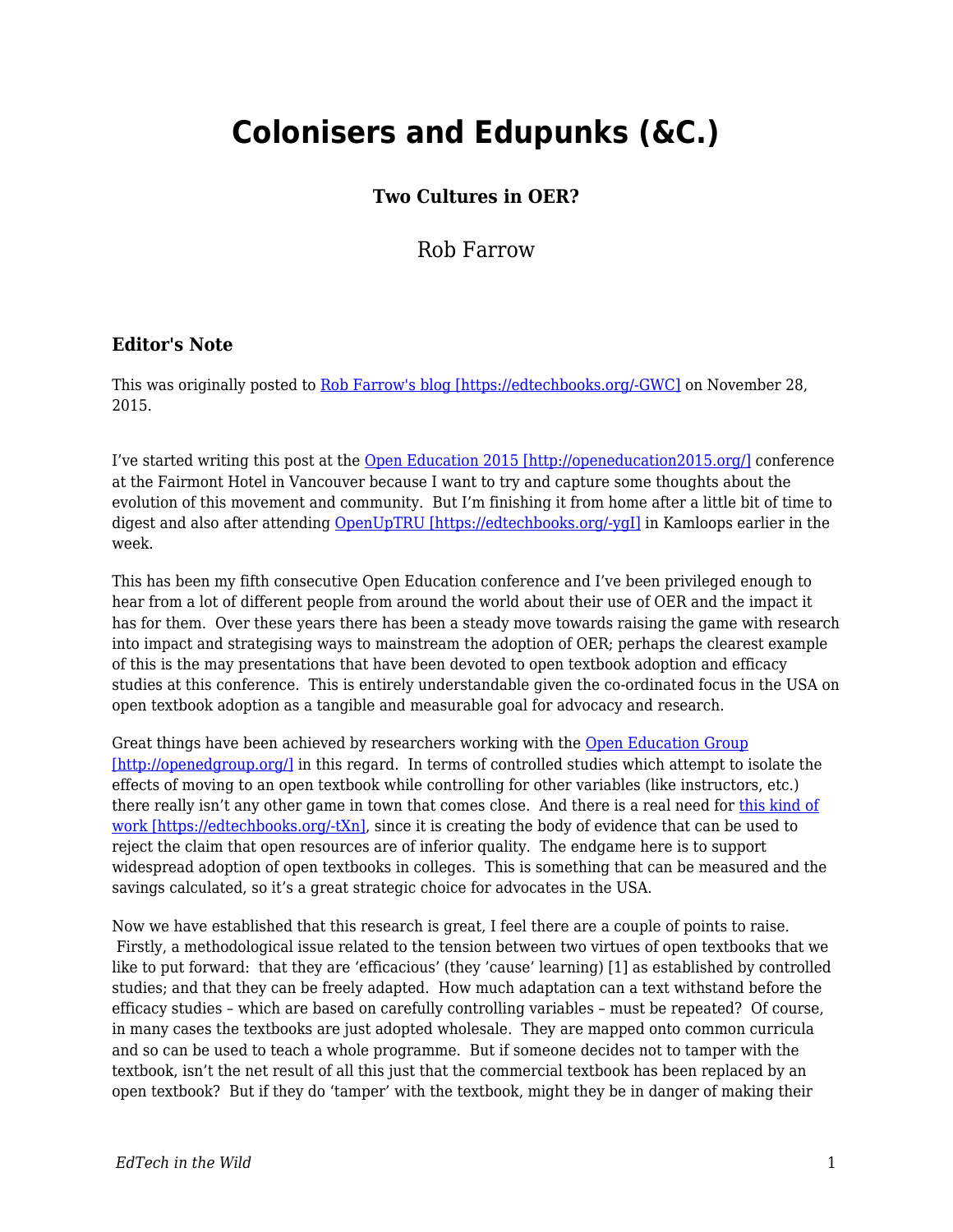textbooks less 'efficacious'?

Maybe that depends on how good they are at teaching. What I mean by this is that, aside from all the fantastic savings made by students, the course may be taught in exactly the same way as before. In effect, the open textbook strategy might (when fully realised) leave us with more or less the same educational systems as before (although a lot more affordable for many, and this would undoubtedly be a fine thing).

In effect, this is an attempt to 'colonise' an existing system by taking it over from within. Maybe something more radical follows from this – open textbooks are a great way to introduce students and faculty to OER, and who knows what might happen a few years down the line in a situation where everyone knows about open?

For now, though, nothing much need change except using an open textbook. Except it's not just an open textbook, because to scale up and keep making the case for efficacy the data gathered must grow, which means more metrics, open learning analytics, and possible homogenization of the learning process.

This was how I captured the thought at the time:



What was less obvious at the conference this year were the voices coming from a different part of the OER movement: the people who emphasize the radical potential of OER.

This end of the spectrum may be hard to clearly define. They might be [edupunks](https://en.wikipedia.org/wiki/Edupunk) [\[https://edtechbooks.org/-kIr\]](https://en.wikipedia.org/wiki/Edupunk) or [critical pedagogues \[https://edtechbooks.org/-jpN\].](https://en.wikiversity.org/wiki/Introduction_to_Critical_Pedagogy) They might identify with the [open source \[https://opensource.org/\]](https://opensource.org/), [copyleft \[https://edtechbooks.org/-smJ\]](http://www.gnu.org/licenses/copyleft.en.html), [open](http://opendatahandbook.org/guide/en/what-is-open-data/) [data \[https://edtechbooks.org/-qst\]](http://opendatahandbook.org/guide/en/what-is-open-data/) or [open government \[https://edtechbooks.org/-riW\]](https://en.wikipedia.org/wiki/Open_government) movements outside of education. They might just be libertarians who like the idea of greater personal freedom. But the thing that unites them is that OER is, for them, more about challenging existing practices and forms of knowledge transmission than replicating commercial provisions on open licences.

Because they're a disparate bunch it's hard to put a label on this group, even though by the title of this piece I'm referring to them as 'edupunks ( $\&c$ .)'. The important thing is that they are more radical in ambition, and in that sense they occupy the opposite end of the spectrum from the 'colonisers'.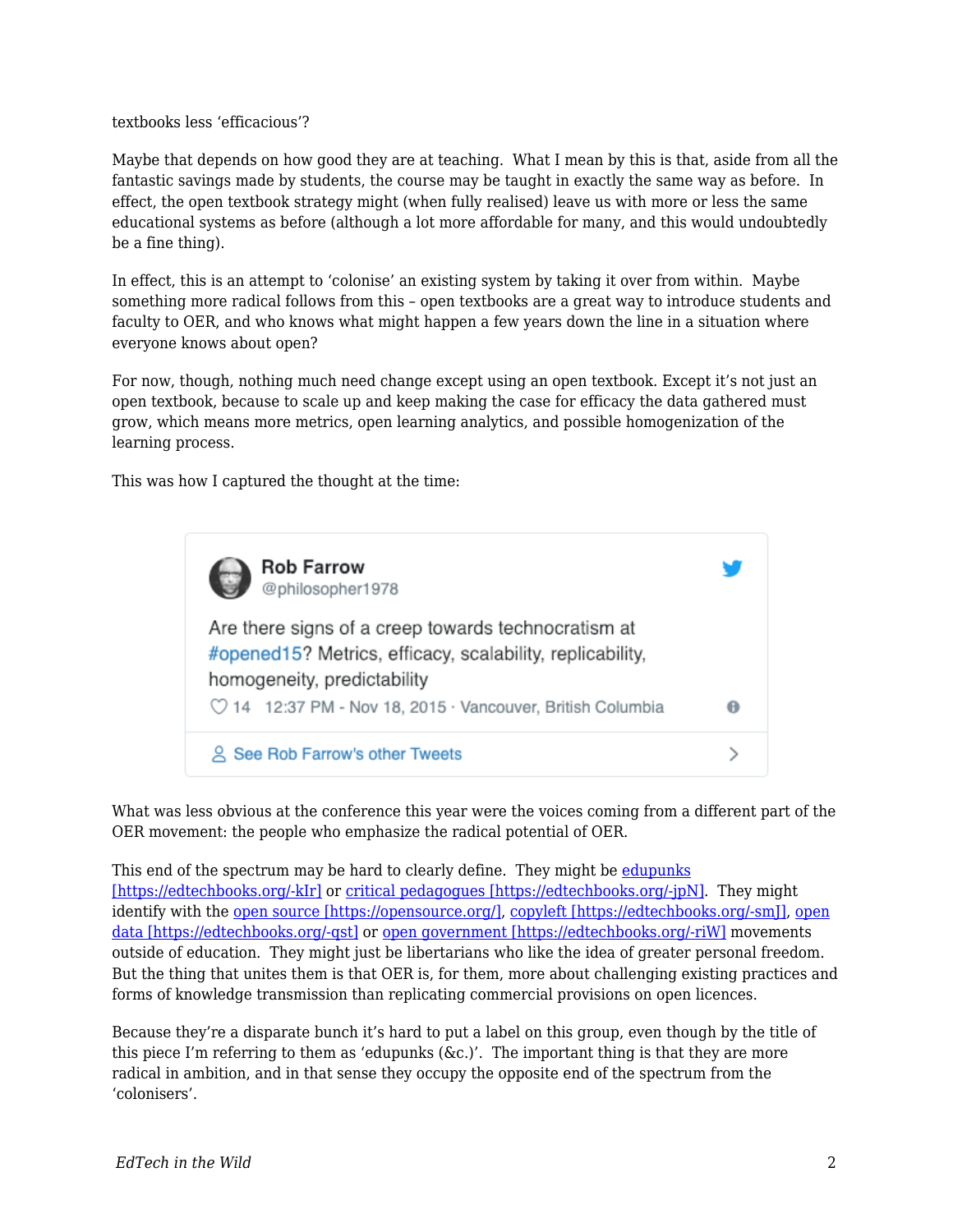Here are some illustrative comments shared on Twitter at the time.



Just going to say it, in a spirit of love and optimism: "open textbook" is an oxymoron. [#OpenEd15 \[https://edtechbooks.org/-GWY\]](https://twitter.com/hashtag/OpenEd15?src=hash)

— Robin DeRosa (@actualham) [November 20, 2015 \[https://edtechbooks.org/-wdY\]](https://twitter.com/actualham/status/667755175935782912)

There were plenty of others to choose from, as well as plenty of support for what is being achieved with open textbooks. Robin actually went a step further and [wrote a blog post](http://robinderosa.net/uncategorized/open-textbooks-ugh/) [\[https://edtechbooks.org/-HFz\]](http://robinderosa.net/uncategorized/open-textbooks-ugh/) which expressed her frustration with the dominance of open textbooks and outlined the kinds of things that she wants from a conference like Open Education.

- 1. Engage learners in contributing to their learning materials so that knowledge becomes a community endeavor rather than a commodity that needs to be made accessible. To that end, let's stop fetishizing the textbook, which is at best a lowbar pedagogical tool for transmitting information. OER is better than that.
- 2. Make open licenses the focus of our advocacy for learners, teachers, scholars,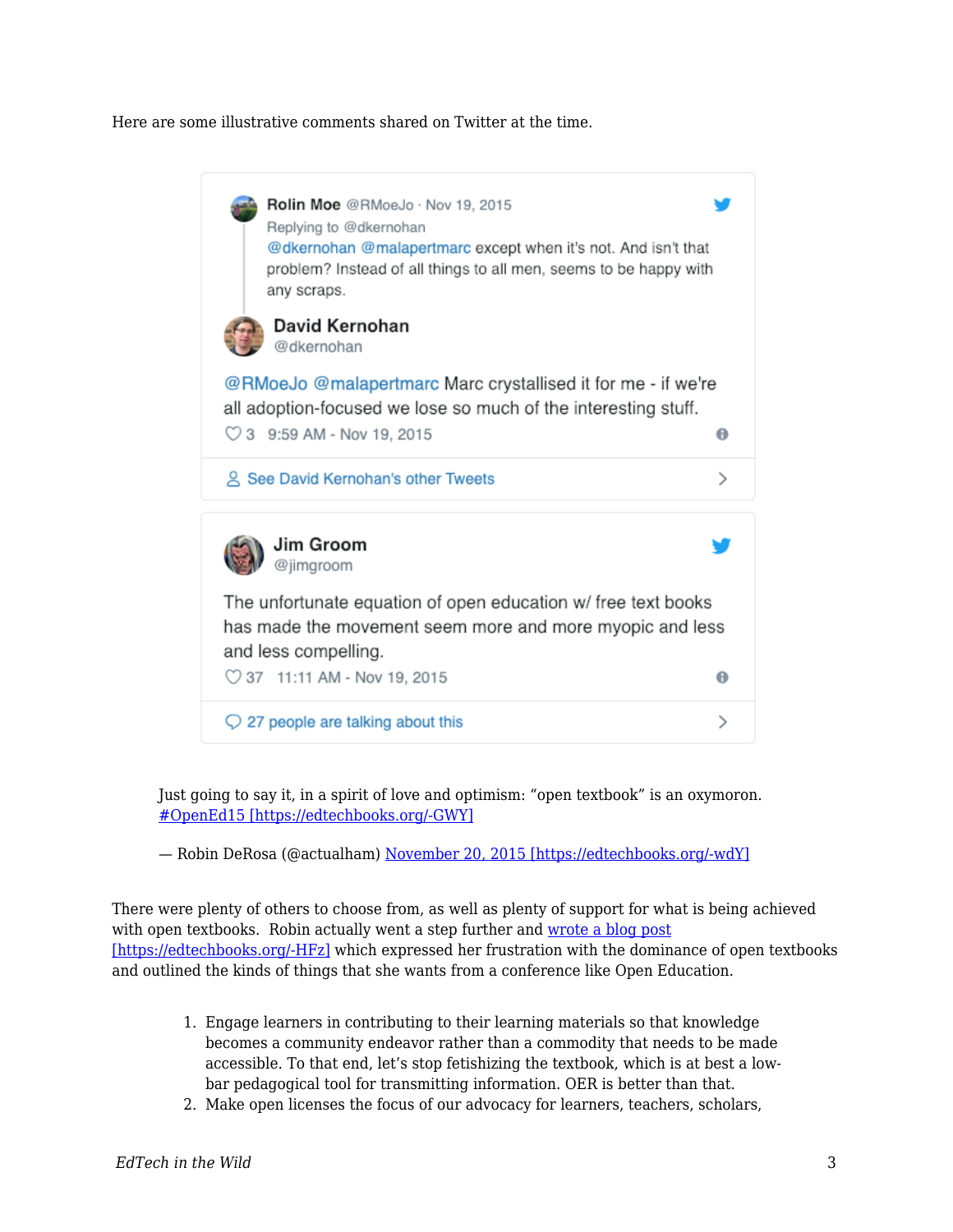which means explaining how the open license enables us to do more with the ideas that we ourselves as learners, teachers, scholars are generating. It's not the open textbook, it's the open license that matters here.

- 3. Consider public funding models for open education (OER, open pedagogy, open access). "Philanthropy" is the wrong word for a model in which the public pays itself for what it needs and can generate on its own. And I am not buying that private, for-profit companies– while capable of being good community partners– are the only way we can build a public infrastructure for publishing and organizing and economically supporting open work.
- 4. Build a better mission statement for why we work in the open. I took a stab here, but it was just one tiny specific start. I need help explaining this why. We need the why before we can develop the what (who cares about our open tools and apps and platforms? that's the easy stuff, so let's do it second). We need the why before we can assess whether or not we achieved success. Will working in the open serve a social justice vision? improve retention and enrollment? increase interdisciplinary collaboration and improve the quality of our scholarship? Yes? Why? How? And what will it look like if our vision succeeds?

So, should the open education movement seek to colonise education, or transform it? In can be tempting to think that the difference here is really between evolution and revolution. The colonisers want to evolve formal education in a helpful way while the 'edupunks (&c.)' are more interested in empowerment and the freedoms provided by open licensing.

We might also surmise that this is a false dichotomy. Most people are somewhere in the middle, and relatively few people go around calling themselves 'edupunks'. In some ways this can be seen as the return of the familiar *gratis* ('colonisers') vs *libre* ('edupunk (&c.)') distinction that has been with the OER movement since the very early days: is the OER movement about freedom, or about things being 'free'?

C. P. Snow famously wrote about the divergence of science and the humanities in the influential *[The](http://sciencepolicy.colorado.edu/students/envs_5110/snow_1959.pdf) [Two Cultures and the Scientific Revolution \[https://edtechbooks.org/-HbQ\]](http://sciencepolicy.colorado.edu/students/envs_5110/snow_1959.pdf).* Snow foresaw that the aspirations, language and standards of validity of academic cultures were moving apart in ways that prevented cross-pollination of ideas and findings. Thus, we have science professors who have never read Shakespeare, literature professors who cannot explain the laws of thermodynamics, and so on. Now arguably there are more interdisciplinary thinkers than there used to be but education does still tend to siphon learners off into one or the other camp.

Without getting too far into that debate, I think we can use the basic idea of 'Two Cultures' as a way of thinking about changes in the OER movement, and being aware of people pulling in different directions. Everyone is still part of the same conversation at the moment, but it doesn't feel like it would take much to see new, more niche conferences and journals springing up. In my view, both of these cultures need each other, because each ameliorates the vulnerabilities of the other and encourages attentiveness to the bigger picture. So keep talking!

<sup>[1]</sup> I'm a little uncomfortable personally with the language of efficacy, which risks being [scientistic](https://en.wikipedia.org/wiki/Scientism) [\[https://edtechbooks.org/-IQG\]](https://en.wikipedia.org/wiki/Scientism) – I'm not sure that isolating a lot of variables and then attributing any